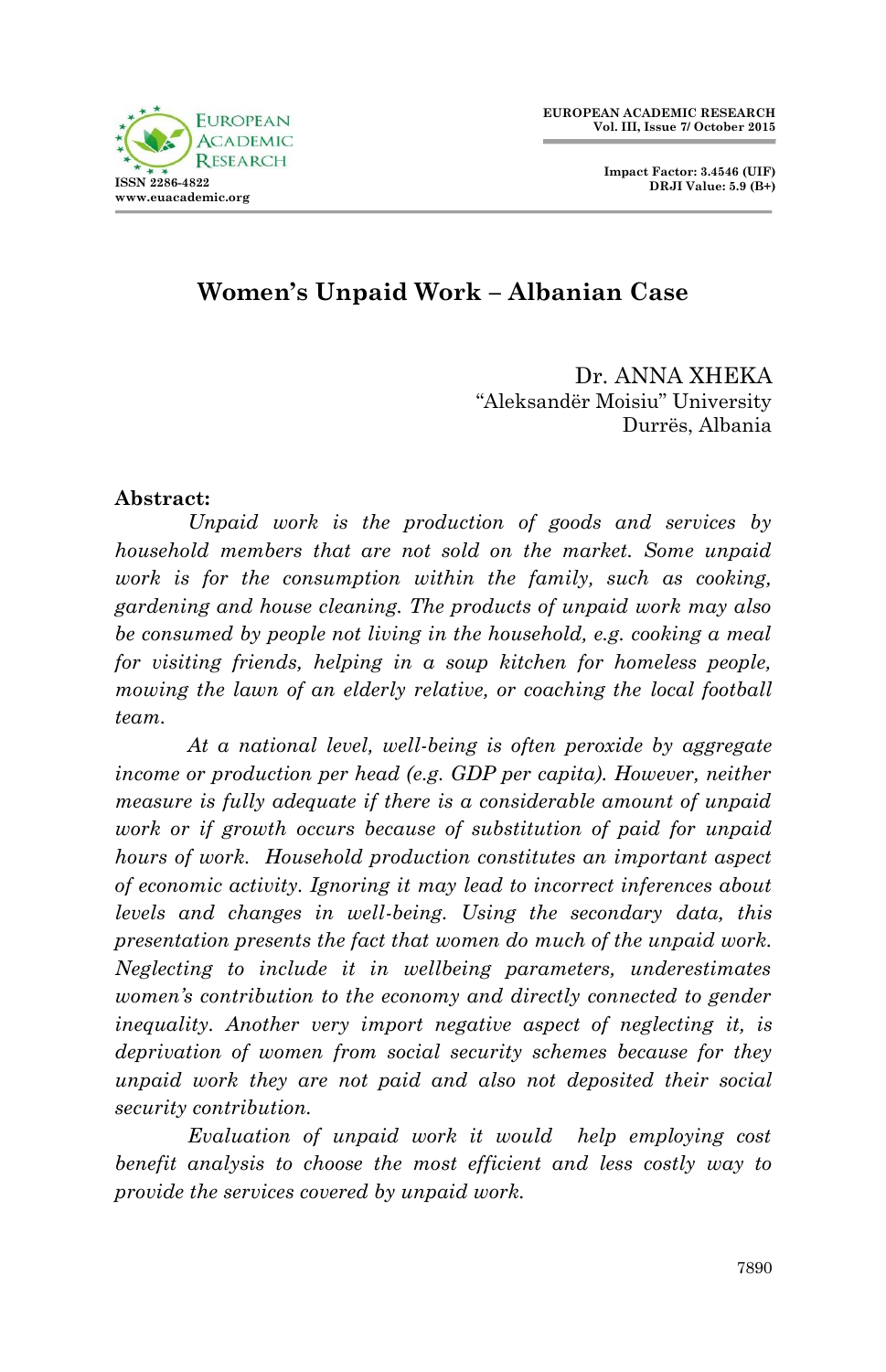*Different studies and surveys conclude that house and family care seem to remain a woman's responsibility, following the traditional division of activities within the household. Thus, European women are characterized by a heavier load of domestic work and child care work, even if there are differences in relation to household income, household size and level of education.*

*Albania it is one of the countries where the contribution of women in unpaid work it is more than 2 hours/ day and in the same time where the women are more exposed against social risks, caused from the lack of social contribution connected to unpaid work.*

**Key words:** Gender Equality, Unpaid Work, Income, Albania, European Union

### **Unpaid work in OECD countries**

Worldwide women spend more time that men in unpaid work. The gender gap is on average 2 hours and 28 minutes per 24 hours day, but there is significant divergence across countries. For instance, Turkish, Mexican and Indian women spend per day 4.3-5 hours more on unpaid work than men in those countries, while the difference is only a little over one hour per day in the Nordic countries<sup>1</sup>.





<sup>1</sup> OECD.(2011) "Cooking, Caring and Volunteering: Unpaid Work around the World". *Oecd Social, Employment and Migration Working Papers n°. 116.*Pg. 11.

**.** 

<sup>2</sup> Ibid*.*Pg. 13.

**EUROPEAN ACADEMIC RESEARCH - Vol. III, Issue 7 / October 2015**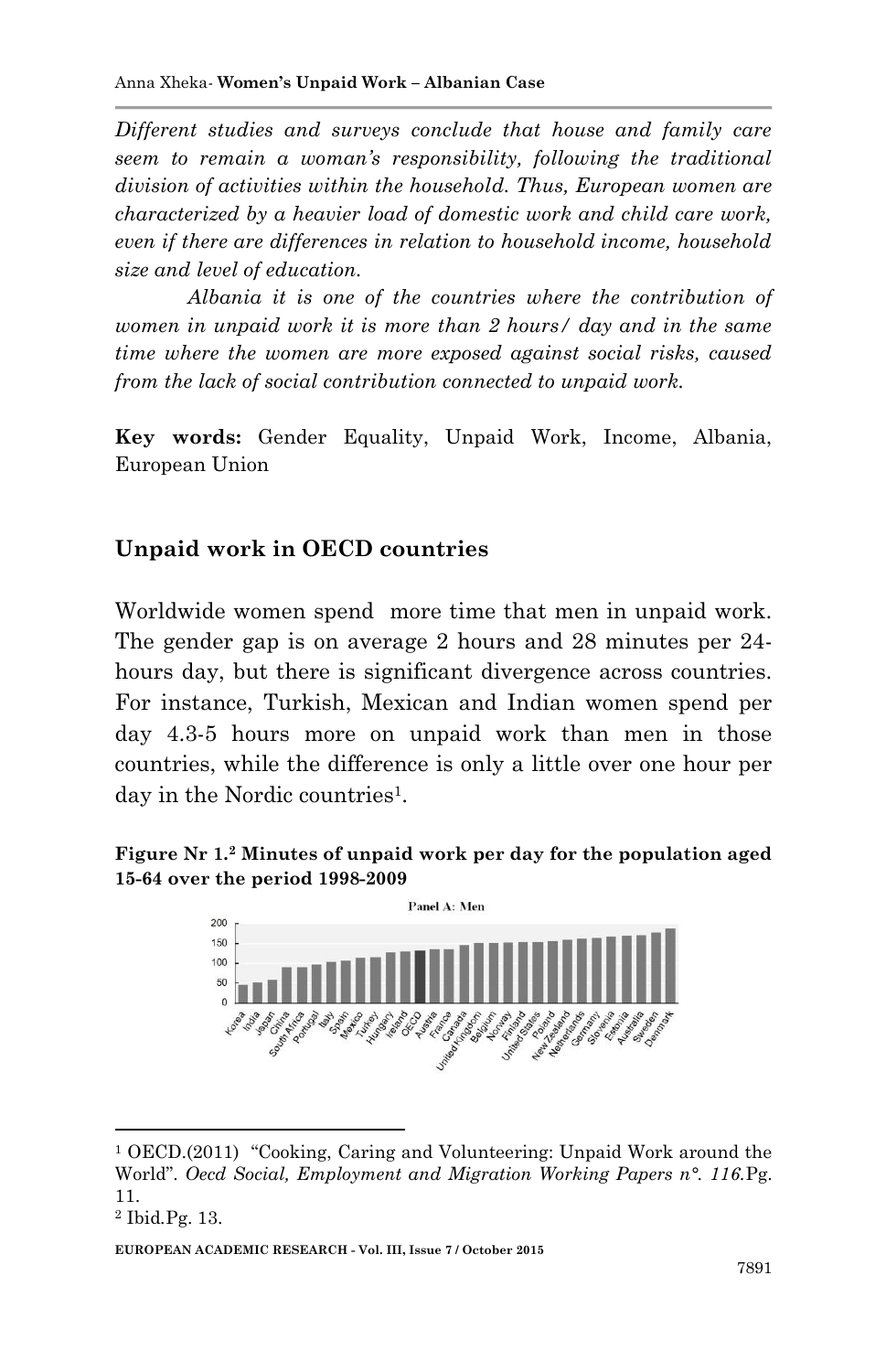

In European Level it is a significant difference between men and women that do unpaid work, regarding the paid working hours.

| Table 1 <sup>3</sup> : Employees working less than 30 hours because of domestic |  |  |  |  |
|---------------------------------------------------------------------------------|--|--|--|--|
| work                                                                            |  |  |  |  |

| <b>COUNTRY</b> | <b>MEN</b> | <b>WOMEN</b> | <b>COUNTRY</b> | <b>MEN</b> | <b>WOMEN</b> |
|----------------|------------|--------------|----------------|------------|--------------|
| ВE             | 1.4%       | 98.6%        | LT             | 1.0%       | 99.0%        |
| <b>CZ</b>      | 4.2%       | 95.8%        | LU             | 1.7%       | 98.4%        |
| DK             | 6.5%       | 93.5%        | HU             | 11.6%      | 88.4%        |
| DE             | 3.3%       | 96.7%        | NL             | 1.2%       | 98.8%        |
| EЕ             | 1.6%       | 98.4%        | AT             | 1.5%       | 98.5%        |
| IE             | 3.3%       | 96.7%        | PL             | 2.8%       | 97.2%        |
| EL             | 4.8%       | 95.2%        | PT             | 1.3%       | 98.7%        |
| $_{ES}$        | 2.1%       | 97.9%        | $_{\rm SI}$    | 2.8%       | 97.2%        |
| FR             | 5.2%       | 94.8%        | ${\rm SK}$     | 4.5%       | 95.5%        |
| IT             | 3.1%       | 96.9%        | FI             | .∗         | .∗           |
| <b>CY</b>      | 1.4%       | 98.6%        | SE             | 8.9%       | 91.1%        |
| LV             | $6.0\%$    | 94.0%        | UK             | 3.2%       | 96.8%        |
| EU             | 3.2%       | 96.8%        |                |            |              |

\* Information not collected

1

During the last years, women have become increasingly active in the paid labour market and this it is the reason that they have decreased their unpaid working time. There is a strong negative correlation between a country's female employment

<sup>3</sup> Giannelli, C Gianna, et al. (2009) Size and Value of Unpaid Family Work in Europe. Pg 24.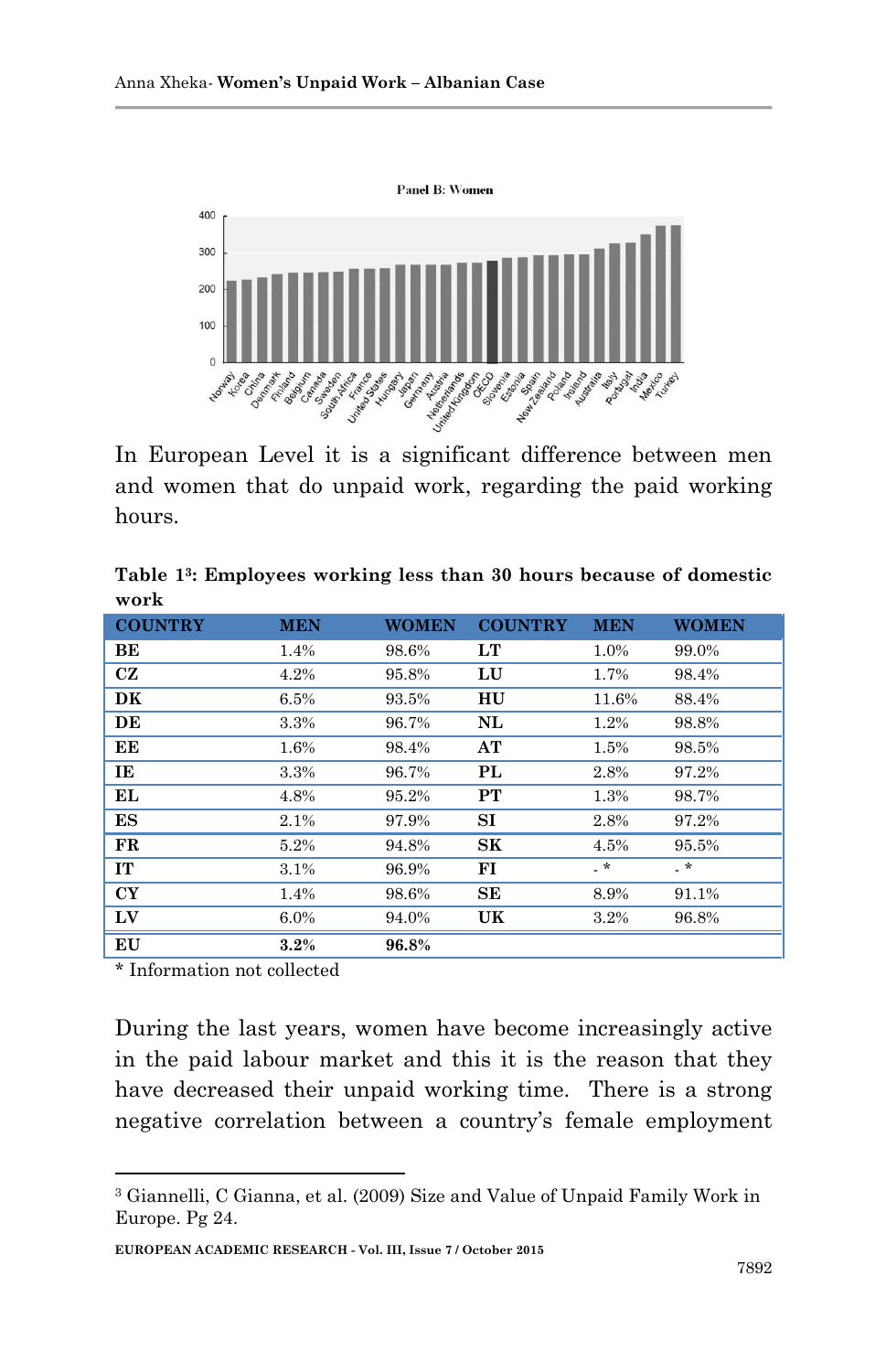rate and women's average unpaid working time. Part of the slack in unpaid working time is taken up by men, as shown by the positive correlation between a country's female employment rate and men's average unpaid working time. Yet, even in the country with the highest average unpaid working time among men – Denmark – men still devote less time to unpaid work than women in Norway, the country with the lowest female unpaid working time.

**Figure Nr 2<sup>4</sup>. Men's unpaid work increases with national levels of women's employment, while women's unpaid work decreases.**



Regarding the different groups of unpaid work the statistic shows that in the same trend men and women spent more time for domestic work compare to the child care work in the European level.

**EUROPEAN ACADEMIC RESEARCH - Vol. III, Issue 7 / October 2015**

1

<sup>4</sup> OECD.(2011) "Cooking, Caring and Volunteering: Unpaid Work around the World". *Oecd Social, Employment and Migration Working Papers n°. 116.*Pg. 14.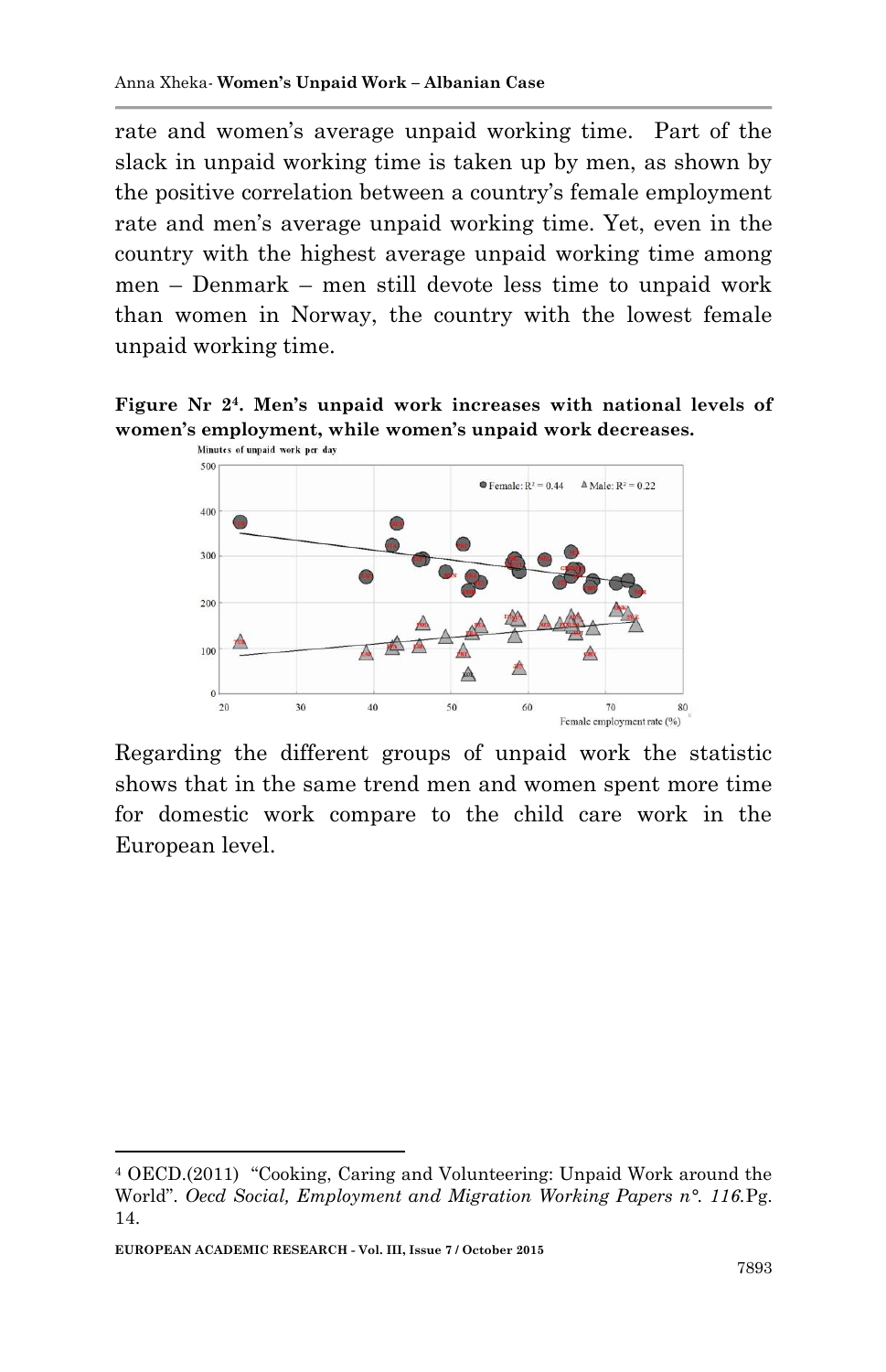**Figure Nr 3<sup>5</sup>. Di**ff**erent categories of time use (minutes per day), males and females aged 20-74.** 



In European level, statistic shows that the comprehensive value of unpaid work plus unpaid family care work ranges between a minimum of 27.1% and a maximum of 36.8% of GDP. Unpaid family care work alone ranges from a minimum of 3.9% and a maximum of 5.8% of European GDP, depending on the applied methodology. <sup>6</sup>

## **Unpaid work in Albania**

Due to their dual burden inside and outside of the household, recent transformations in Albania's economy and the labour market have put women in a particularly challenging position. Both women and men engage in paid and unpaid work, which contributes directly and indirectly to a household's economic situation. Albania undertook the first and the only Time Use Survey up to now in 2010-2011. This survey concluded that 95 per cent of women, aged 15-64 years old and only 37 per cent of men aged 15-64 years old, are engaged in housework, child care, food preparation, shopping, and other activities related to unpaid work in the weekdays. With equal number of hours in paid work, women's total work exceeds men's .Men spend significantly more time than women in paid work, both as to hours and minutes and in terms of the proportion undertaking

1

**EUROPEAN ACADEMIC RESEARCH - Vol. III, Issue 7 / October 2015**

<sup>5</sup> Giannelli. C Gianna., ed al. (2009) Size and Value of Unpaid Family Work in Europe. Pg 18.

<sup>&</sup>lt;sup>6</sup> Ibid. Introduction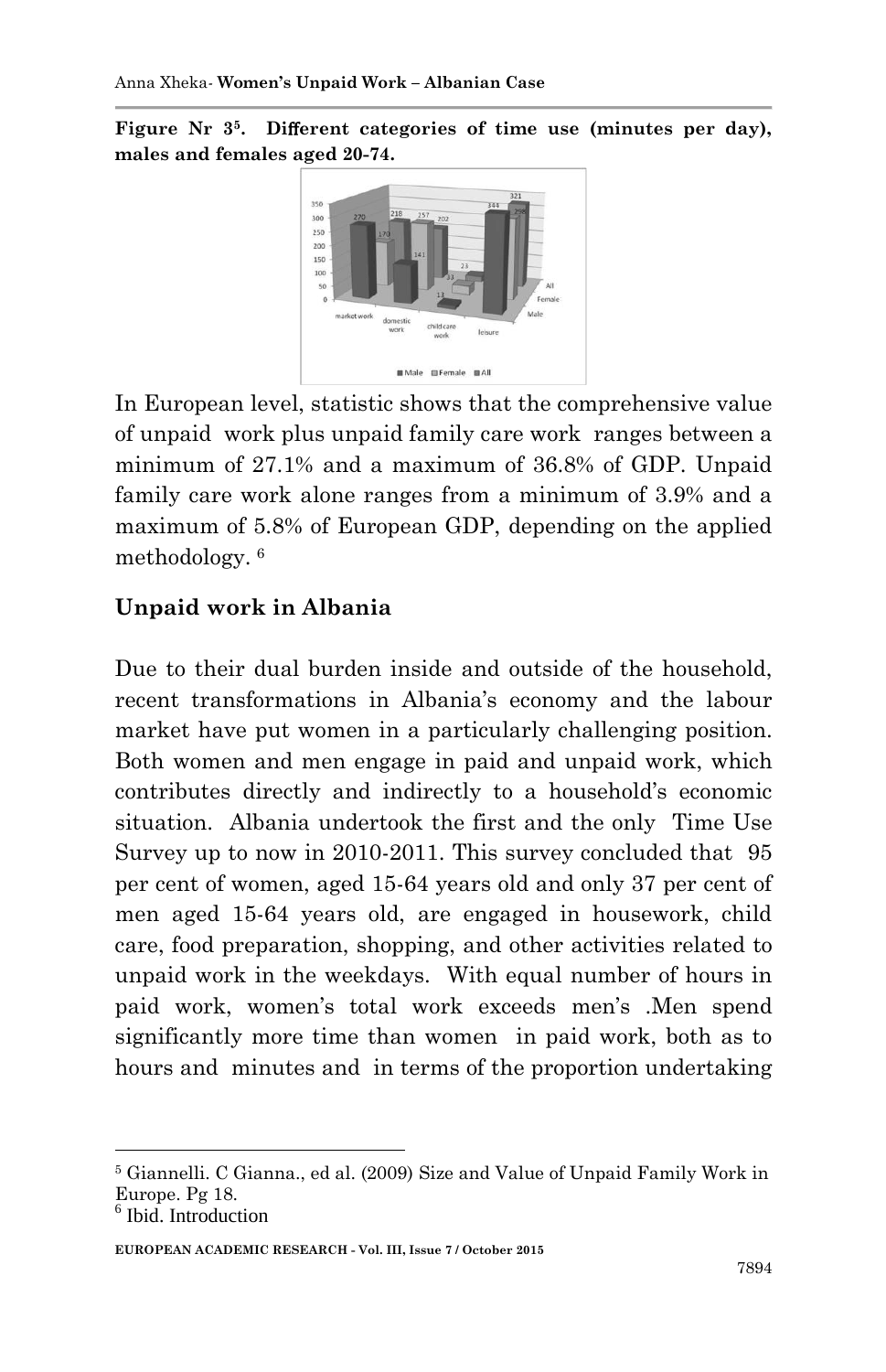paid work on an average day. Only 32 percent of women spend time in paid work compared to 56 percent of men.

On average, women's overall contribution to paid and unpaid labour is two hours more per day than men's. Work related to maintenance of household and family follows a deeply stereotyped.

Rural settings further increases the time burden on women. The study reveal the persistence of highly gendered roles in the use of time, corresponding to the general role model of men as individual breadwinners and workers, and of women as dependents and homemakers. Women's and men's time use patterns clearly challenge efforts which aimed at nurturing the economic independence of women as well as women's and men's joint reconciliation of the professional duty with their family responsibilities.

|                                                   |  |  |  | Table Nr 1 <sup>7</sup> : Proportions undertaking activities <sup>6</sup> according to sex, |  |  |  |  |
|---------------------------------------------------|--|--|--|---------------------------------------------------------------------------------------------|--|--|--|--|
| Albanian population 10 years and older, all days. |  |  |  |                                                                                             |  |  |  |  |

|                     | <b>Women</b>   | Men | All |  |  |
|---------------------|----------------|-----|-----|--|--|
|                     | Percentage (%) |     |     |  |  |
| Paid work           | 32             | 56  | 44  |  |  |
| Study               | 14             | 15  | 14  |  |  |
| Unpaid work         | 91             | 40  | 66  |  |  |
| Personal activities | 100            | 100 | 100 |  |  |
| Free time           | 97             | 99  | 98  |  |  |
| Other               | 7              | 6   | 6   |  |  |

### **Conclusion:**

**.** 

Despite the improvements that have been made in terms of women's paid employment, unpaid work remains still a domain of their own. The gender gap in unpaid work is on average 2.5 hours more for women, while there are countries where this gap

**EUROPEAN ACADEMIC RESEARCH - Vol. III, Issue 7 / October 2015**

<sup>7</sup> UN. (2011) Albania Time Use Survey, 2010-11. Pg 12.